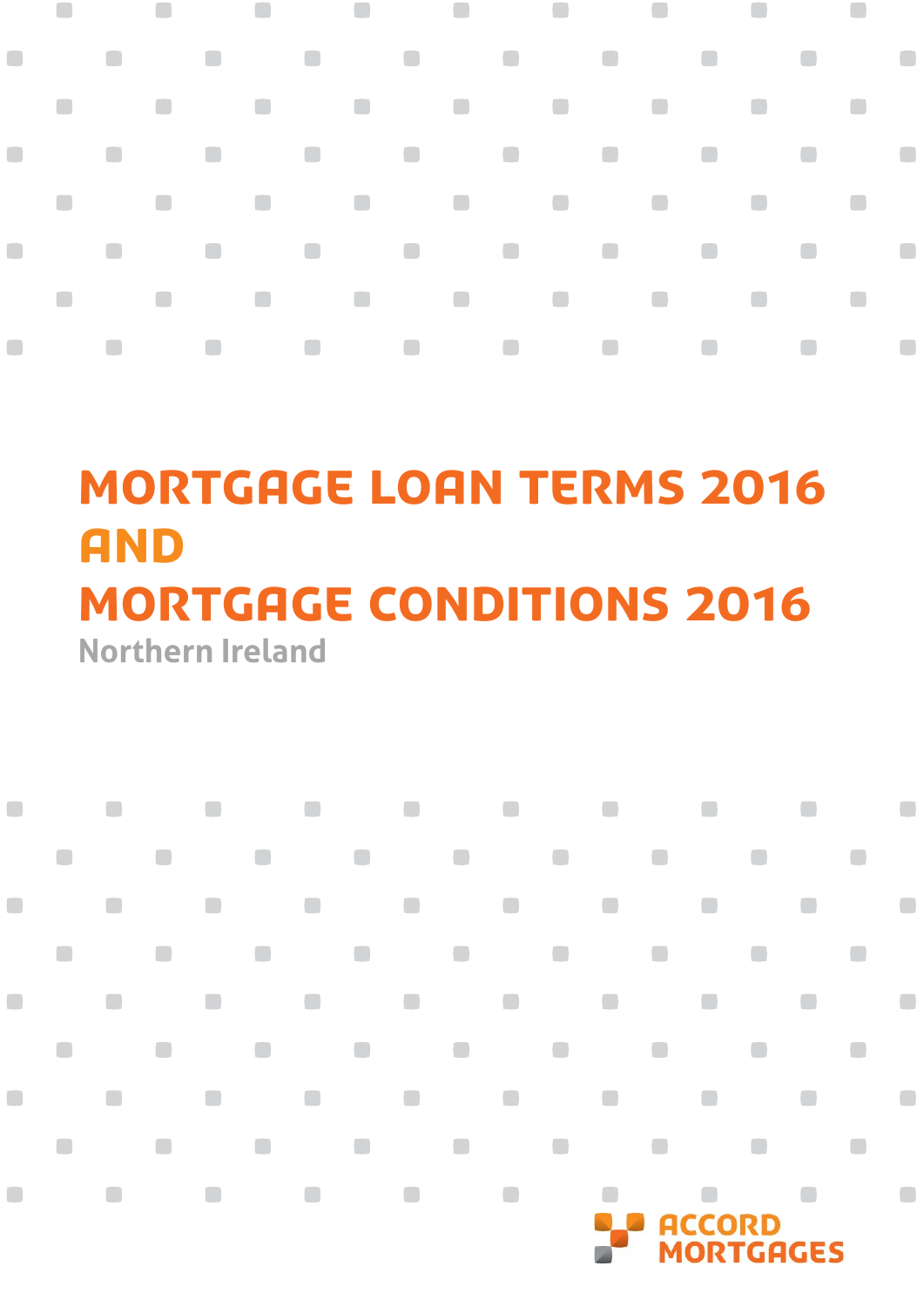# **CONTENTS**

|                              | Summary of Parts and Key Terms Table                                | Page 1 |                                                       | <b>Part 2 - Mortgage Conditions</b> |              |
|------------------------------|---------------------------------------------------------------------|--------|-------------------------------------------------------|-------------------------------------|--------------|
|                              | Glossary                                                            | Page 1 | 1                                                     | Security                            | Page 4       |
| Part 1 - Mortgage Loan Terms |                                                                     |        | $\overline{2}$                                        | Looking after the property          | Page 4       |
| 1                            | Payments                                                            | Page 2 | $\overline{3}$<br>$\overline{4}$<br>5<br>6<br>7       | Use and occupancy of the property   | Page 4       |
| $\overline{2}$               | Our rights when you have loans with<br>us on more than one property | Page 2 |                                                       | Insuring the property               | Page 4 and 5 |
| $\overline{3}$               | Interest                                                            | Page 2 |                                                       | Action we may take                  | Page 5       |
| 4                            | Changing the Interest rate                                          | Page 2 |                                                       | When we can act on your behalf      | Page 5       |
|                              |                                                                     |        |                                                       | Compensation from third parties     | Page 5       |
| 5                            | When we can ask for repayment of<br>everything you owe us           | Page 3 | <b>Part 3 General Terms</b>                           |                                     |              |
| 6                            | Incurring charges                                                   | Page 3 | $\mathbf{1}$<br>$\overline{2}$<br>3<br>$\overline{4}$ | Joint Borrowers                     | Page 6       |
|                              |                                                                     | Page 3 |                                                       | Transferring the mortgage           | Page 6       |
| $\overline{7}$               | Changing our charges                                                |        |                                                       | <b>Notices</b>                      | Page 6       |
| 8                            | Telling you about changes to our<br>charges                         | Page 3 |                                                       | Other terms to be aware of          | Page 6       |
|                              |                                                                     |        |                                                       | Contact Us                          | Page 6       |

# **Accord Mortgages: Mortgage Loan Terms 2016 and Mortgage Conditions 2016 Northern Ireland**

Your terms and conditions are made up of 3 parts.

Part 1 is the mortgage loan terms. These set out the terms applicable to the money we have loaned to you, including its repayment and how we will charge you interest and charges.

**Part 2** is the mortgage conditions. These set out the terms applicable to the security we have taken over your property, including what we may do with the property if you do not repay.

Part 3 sets out some general terms applicable to the relationship between you and us.

Below is a summary of some of the key terms in this booklet. It is important that you read and consider all of the terms and conditions which apply along with your mortgage offer and any other documents we have provided to you. In the event that there is any inconsistency between the terms and conditions contained in this booklet and the provisions of your mortgage offer, the terms contained in your mortgage offer will apply.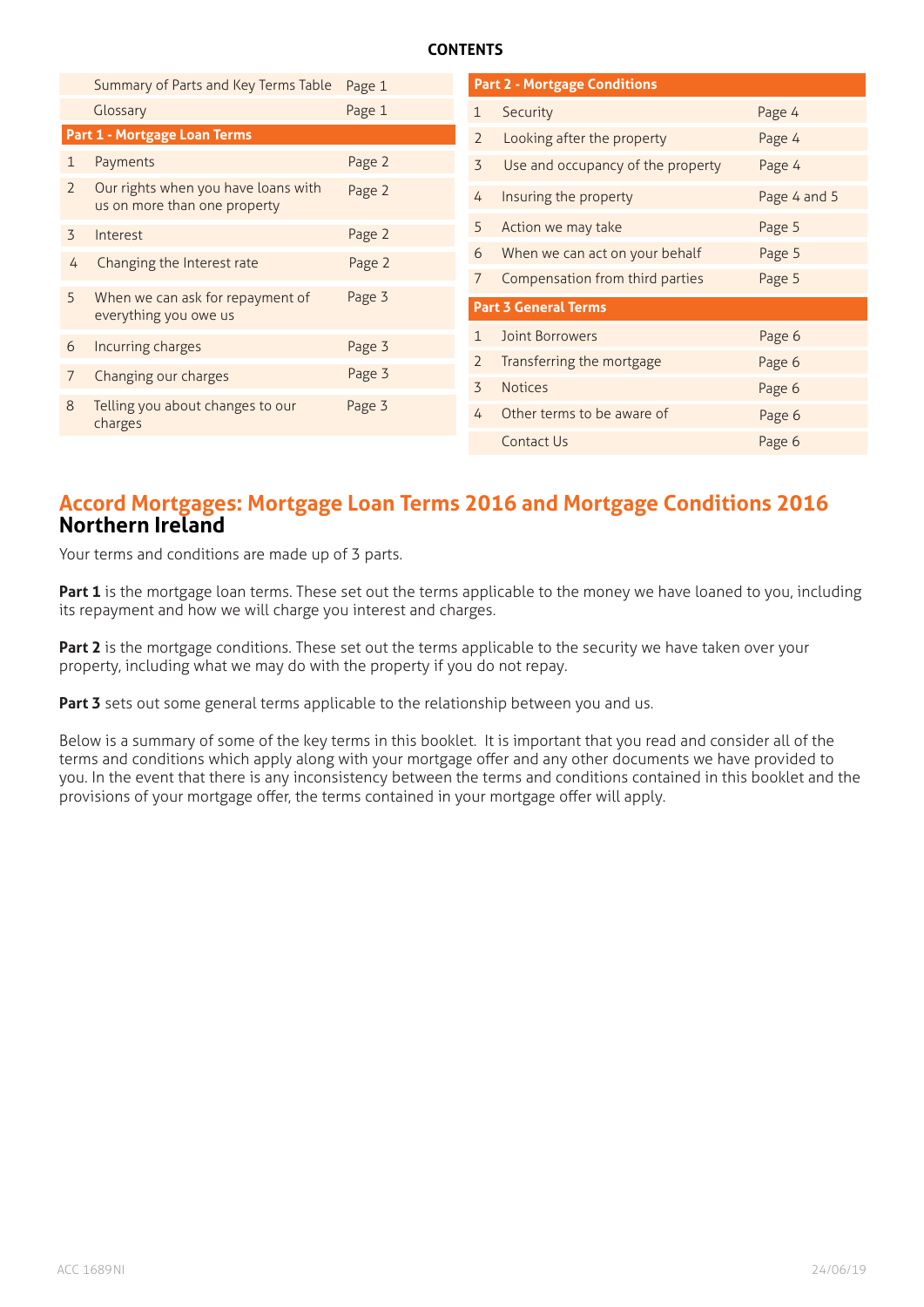## **SUMMARY OF KEY TERMS**

#### **Monthly payments**

It is important that you pay us on time the amount of the monthly payments.

The monthly payments are set out in your mortgage offer and can be varied in certain circumstances. Refer to term 1.4 of your mortgage loan terms for further details.

If your mortgage loan is a repayment mortgage, your monthly payments will include capital (the money loaned to you) and interest.

If your mortgage loan is an interest only mortgage, your monthly payments will be made up of interest and you will still have to repay all of the capital at the end of the mortgage term. It is very important that you make arrangements to repay the amount of capital at the end of the mortgage term and regularly check to ensure that you will be in a position to repay the capital by the end of the term.

#### **Our rights when you have loans with us on more than one property**

When you have loans with us on more than one property, in certain circumstances, we can use any money we hold for you or which we otherwise receive from you or for you towards paying off money you owe us or to hold it in an account.

If you intend to repay a loan on one property (other than your primary residence) we can also ask you to repay all or any part of any other outstanding loans you have with us on those other properties at the same time. Refer to term 2 of your mortgage loan terms for further details.

#### **Interest**

We will charge you interest on the amount that you have borrowed at the interest rate set out in your mortgage offer.

Unless your mortgage offer states that your interest rate is fixed, we can vary the interest rate that applies to your mortgage loan for a number of reasons. These reasons are set out in term 4.3 of your mortgage loan terms. Please ensure that you have considered those reasons and understand that the amount you pay on your mortgage loan will increase if we increase the interest rate.

We will give you notice either by advertisement or personally of any increase in the interest rate either before or as soon as possible after the increase takes effect. If you would prefer to repay your mortgage loan at that point you can, but you may have to pay an early repayment charge and other charges. The charges are as set out in your mortgage offer. We do not have to give you notice if we decrease the interest rate.

#### **Immediate repayment**

In certain circumstances we can ask you to repay immediately all the outstanding money under the mortgage, such as if you are in arrears by a certain amount of your monthly payments. The full set of circumstances in which we may do this is set out in term 5.1 of your mortgage loan terms.

These terms also allow us to give you three month's notice to repay your mortgage in full. The reasons why we may do this are set out in term 5.3 of your mortgage loan terms.

Please make sure that you understand these reasons because if we ask you to repay under one of these terms and you do not, then we could take further action against you. This could mean repossessing your property.

#### **Charges**

In addition to your monthly payments, we may make charges for items relating to your mortgage, services you ask us to provide or costs incurred because you do not keep to these terms.

Our current list of charges (our tariff) is provided to you with these terms. You can also get a copy from our website at www.accordmortgages.com, or by telephoning our Customer Contact Centre. We can change these charges and the reasons why we may do this are set out in term 7 of your mortgage loan terms.

#### **Property obligations**

Your mortgage loan will be secured over the property set out in your mortgage offer.

It is important that the property is kept in a good state of repair. Your mortgage conditions sets out some obligations on you in relation to maintaining the property, for example completing building work. You must also obtain our permission before you carry out certain actions in relation to the property, such as altering, extending, or letting the property.

You are responsible for insuring the property. The property must be insured against the usual risks to a property (fire and flood for example) and for an amount that is sufficient to fully re-instate the property in the event that it is destroyed. Please refer to the mortgage conditions and your mortgage offer for further details about insuring the property.

#### **Action we may take**

We or a receiver can take certain action in relation to the property if you breach these terms, such as you fail to make your monthly payments. These actions are set out in your mortgage conditions. They include taking possession of the property and selling it.

Although a receiver would be appointed by us, they would be acting on your behalf and you would be responsible for paying for their services.

For further copies of the Terms or our Loans Administration Fee Tariff call 0345 1200 872 or look on our website at www.accordmortgages.com.

#### **GLOSSARY**

#### **Certain words used in Parts 1 to 3 of this booklet have a special meaning. These are set out below:**

**Interest Rate** means the rate of interest shown in the Offer or the new rate of interest if we change it in accordance with these Terms.

**Loan** means any individual amount of money we have lent to you or may lend to you, as set out in an Offer, on the security of a Property. This may include, for example, any additional Loan and any other money you owe us at any time such as interest and unpaid fees and charges. You may have more than one Loan.

**Mortgage Loan Terms** means the terms in Parts 1 and 3 and the Glossary of this booklet.

**Mortgage Conditions** means the terms in Parts 2 and 3 and the Glossary of this booklet and which together are the Mortgage Conditions 2016 Northern Ireland.

**Offer** means any written offer of a Loan sent to you which results in a Loan being made.

**our, us** and **we** refer to Accord Mortgages Limited and includes our successors in title and any party our interest in the Loan and mortgage is transferred to under Part 3, Term 2 of these Terms.

**Property** means a property which is security for a Loan and where appropriate includes all or any part of a Property.

**Tariff** means our Loans Administration Fee Tariff of mortgage charges which applies to your Loan. You will receive the current version with the Offer. The Tariff states the current amount of the charges which we may make under these Terms. The Tariff is subject to change from time to time in accordance with these Terms and you can always obtain the latest version on our website or by telephoning our Customer Contact Centre.

**Terms** means all the terms and conditions set out in this booklet. Where the Terms are issued with an additional Loan, Terms means Parts 1 and 3 and the Glossary of this booklet.

**you** and **your** refer to a person who is a borrower.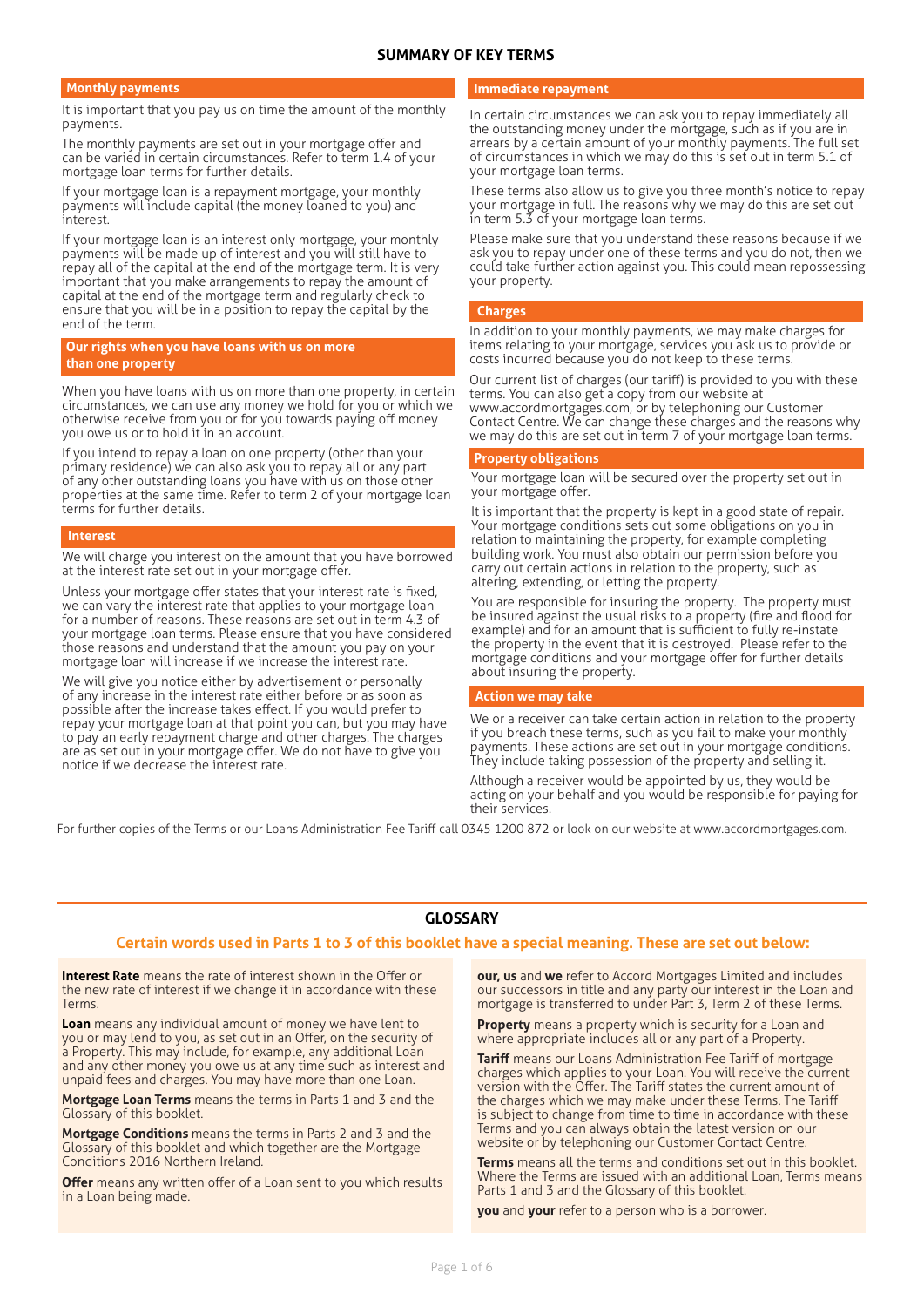# **PART 1 - MORTGAGE LOAN TERMS**

#### **1 Payments**

- 1.1 You must repay the Loan to us by the end of the term set out in your Offer.
- 1.2 You will make the monthly payments set out in your Offer until your Loan is repaid. These payments will start in the month after the Loan is advanced to you and will be due on the first day of the month if no other date has been arranged. The monthly payments should be made by direct debit. If you wish to change the date on which your monthly payments are made or change the method by which you make your monthly payments, you should contact us by telephoning our Customer Contact Centre.
- 1.3 If you have a repayment mortgage you will have to make monthly payments that are made up of interest and the capital loaned to you. Your payments will be calculated so that the whole Loan plus interest is repaid by the end of the term. If you have an interest only mortgage, your monthly payments will be made up of interest. You will need to make a lump sum payment at the end of the term to repay all of the capital.
- 1.4 In certain circumstances we may vary the monthly payment amount. We may do this, for example, if:
	- (a) there are changes in the Interest Rate;<br>(b) there are changes in the amount of any
	- $\overline{b}$  there are changes in the amount of any insurance premiums that we may pay on your behalf;<br>(c) payments are being made later or earlier than expected;
	- payments are being made later or earlier than expected;
	- (d) we lend you more money;<br>(e) there is a change to your r
	- (e) there is a change to your mortgage term;<br>(f) vou switch your repayment type from int
	- you switch your repayment type from interest only to repayment or repayment to interest only;
	- (g) we need to recover any unpaid costs or charges (including unpaid ground rent and service charges) added to your Loan;<br>(h) there is any compulsory change in law or regulation; there is any compulsory change in law or regulation;
	- (i) we need to take into account the way in which we administer (or any person appointed by us administers) our Loan accounts. We may only do this to ensure repayment of the Loan within the term of your Offer;
	- (j) there is a change to the date on which you make your monthly payments.
- 1.5 Where these Terms are issued with an additional Loan which is made after your first Loan, the Mortgage Loan Terms will apply to the additional Loan.

#### **2 Our rights when you have loans with us on more than one property**

- 2.1 If you have Loans relating to more than one Property with us and you fail to make any payment which is due on any of those Loans on time, in addition to any rights set out in an Offer:
	- (a) we may use any money we have received from you, or any money which we hold for you, to make the payment. This right is sometimes referred to as the right of set off . We can use this right where you have accounts in your sole name and where you have a joint account.

We will tell you (and any joint account holder) at least 14 days before we use our right of set off for the first time and (where appropriate) if we use it again. We will also tell you after we have used our right of set off, including the date we used it and

- the amount we took from your account;
- (b) we (and any receiver appointed by us in respect of a Property) may pay any money received, recovered or realised in respect of that Property into an interest bearing suspense account and may retain it for such period as we consider expedient without having any obligation to apply the same or any part of it in or towards discharge of any outstanding Loan (or any part of any Loan) you have with us.
- (c) we (and any receiver appointed by us in respect of a Property) will be entitled to take into consideration your portfolio of properties as a whole when exercising our discretion contained in this term or in coming to any decision in relation to all or any of the properties you have in mortgage to us.
- (d) Mortgage Loan Term 2.1(b) and (c) will only apply to a Property which is your primary residence if the provisions of Mortgage Loan Term 5 apply in relation to that Property, or any Loan in relation to that Property.
- 2.2 If you have Loans relating to more than one Property with us and you tell us that you intend to repay just one of those Loans, other than for a Property which is your primary residence, you agree that we can require you to pay all or any part of any other outstanding Loans (other than a Loan in relation to your primary residence) you have with us at the same time.

#### **3 Interest**

- 3.1 The way we calculate interest on your Loan balance is set out in your Offer.<br>3.2 If you do not make a payment on time you will also be charged interest at t
- If you do not make a payment on time, you will also be charged interest at the Interest Rate on the unpaid interest that forms part of your Loan balance.

#### **4 Changing the Interest Rate**

- 4.1 A mortgage loan can last for a long time, so the levels of our interest and charges may change during the term. Unless your Interest Rate is stated in your Offer as being fixed, we have the power to vary the Interest Rate for certain reasons.
- 4.2 We may reduce the Interest Rate on the Loan without notice to you at any time, although if that results in a different monthly payment we will tell you before it is due.
- 4.3 Subject to any specific terms in your Offer, we can increase the Interest Rate at any time where we reasonably believe that the increase is needed for any one or more of the following reasons listed below:
	- (a) to take account of any change in the costs reasonably incurred by us in managing our mortgage business and in particular providing and administering our mortgage accounts;
	- (b) to take account of changes or anticipated changes in the law or the interpretation of the law, due to regulatory requirements, decisions or recommendations of an ombudsman, regulator or similar person, any code of practice or industry guidance applicable to the conduct of our business;
	- (c) to take account of changes to the cost of money which we have to borrow from time to time in order to finance our lending;
	- (d) to take account of changes in the Bank of England base rate or the nearest equivalent rate set by the Bank of England or any body which may, in the future, take over responsibility for interest rate setting from the Bank of England;
	- (e) to take account of changes in interest rates charged by our competitors in the mortgage industry;
	- to reflect a change in the credit risk in relation to our mortgage loans generally;
	- (g) to enable us to manage our business (and its growth) prudently.

Any increase in the Interest Rate we make for any of the reasons stated above will be reasonable and proportionate.

4.4 If we increase the Interest Rate, we will give you notice either by advertisement or personally of it either before or as soon as possible after the increase is to take effect. If you do not agree to the increase, you may repay the Loan but if you do this you may have to pay an early repayment charge and any other charges. The charges are as set out in your Offer.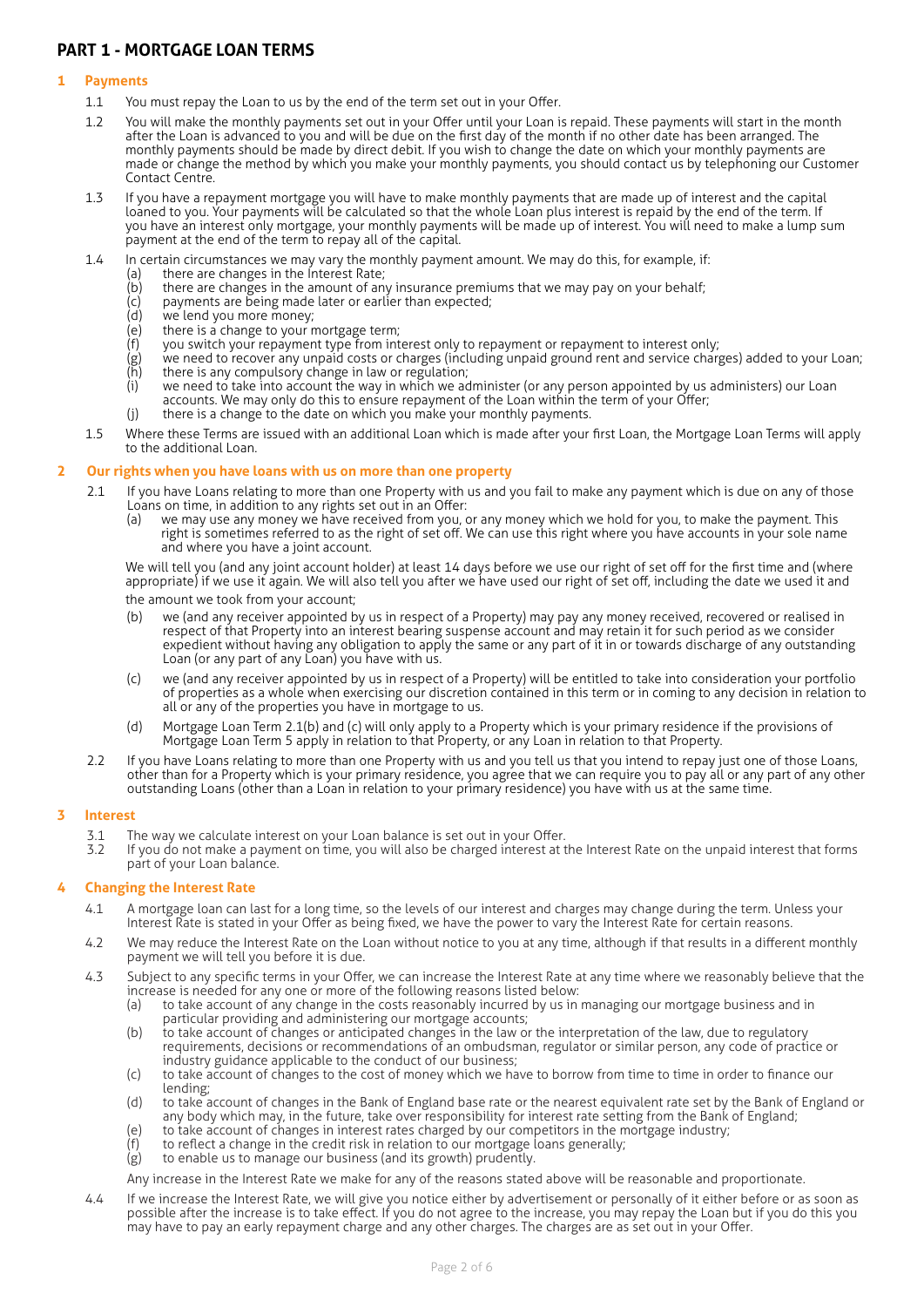#### **5 When We Can Ask For Repayment of Everything You Owe Us**

- 5.1 In certain circumstances you will have to pay to us everything you owe all at once. We will only ask you to do this if:
	- (a) a Loan is secured on a Property which is your primary residence and you have failed to make payment of an amount of two or more of your monthly payments on any Loan or any other sums are due to us and you have not paid them;
	- (b) a Loan is secured on a Property which is not your primary residence and you have failed to make payment of an amount of one or more of your monthly payments on any Loan or any other sums are due to us and you have not paid them;
	- (c) you materially or persistently do not comply with any of your obligations (other than payment of the monthly payments) to us:
	- (d) you are made bankrupt;
	- $\overline{e}$  you enter into an arrangement with or for the benefit of your creditors or you propose to do so; or (f) a Property is compulsorily acquired (for example, a local authority forces you to sell your Property
	- (f) a Property is compulsorily acquired (for example, a local authority forces you to sell your Property to them).
- 5.2 If you do not repay the outstanding balance when requested and we get a judgment against you for that amount or part of it, you will pay interest on the amount of that judgment at the Interest Rate or a rate set by the Court.
- 5.3 We may also ask you to repay everything that you owe on three months' personal notice in certain circumstances, which are: (a) any information given by you or on your behalf was, at the time it was provided, materially incorrect or misleading and would have affected our decision to provide a Loan to you;
	- (b) we have a good reason to believe that you have been involved in fraudulent or serious criminal behaviour;
	- (c) we have good reason to believe that the relationship between us has irretrievably broken down, such as physical, threatening or abusive behaviour to our staff;
	- (d) we reasonably consider that something that you have done or not done has put our security interest in a Property at risk in a material way; or
	- (e) where we reasonably consider it necessary due to regulatory or tax reasons (we would not rely on this reason without reference to and acceptance by our regulator).

#### **6 Incurring Charges**

- 6.1 We may charge you for services we provide and costs we incur. There are a number of specific charges which are set out in your Offer and Tariff and which form part of the price for your Loan. These will usually (but not always) be connected to specific costs for the operation of the Loan or mortgage and where you ask us to provide a document or service in connection with the Loan or mortgage, whether to you or anyone else.
- 6.2 Additionally, there are a number of more general costs which may arise through the life of the Loan. These are usually incurred because you ask us to do something or you do not keep to your obligations to us.
- 6.3 Examples of charges include (but are not limited to):<br>(a) **Operation costs:** Charges may be incurred wh
	- (a) **Operation costs:** Charges may be incurred when we:
		- (i) supply or copy deeds or documents to you or anyone acting for you;
		- (ii) discharge our security or release the Property or any related rights from our security;<br>(iii) release any title deeds:
		- (iii) release any title deeds;<br>(iv) process any request for
		- $(iv)$  process any request for any change in the terms of the Loan or the mortgage;<br>(v) give you or anyone authorised by you any assistance or information in connection
		- give you or anyone authorised by you any assistance or information in connection with the Property, the Loan or the mortgage;
		- (vi) incur third party charges in dealing with the mortgage or its discharge, such as Land Registry fees.
	- (b) Legal costs: Before the first Loan is made we will have to set up a mortgage over the Property to secure this and any future Loans. You will be responsible for paying the legal costs of any conveyancer who undertakes our legal work in relation to the mortgage. The Offer will state whether we are paying the whole or part of the legal costs involved in setting up the first Loan.
	- (c) **Costs to safeguard our security:** You must pay us all reasonable costs which we incur to safeguard our security or because you fail to fulfi l any obligations you have under the Loan or the mortgage. Where we are able to make a genuine pre- estimate (based on our mortgage lending activities as a whole) of the expenses we are likely to incur, the amount of the charge will be set out from time to time in our Tariff and will be limited to this amount. Where we cannot make a genuine pre-estimate we will charge a reasonable amount and any external costs which we may incur. Examples of activities that we may incur costs for are (but are not limited to):
		- (i) any legal proceedings and costs relating to the mortgage (this applies whether or not you are a party to the proceedings);
		- (ii) exercising any of the rights or powers given to us by law, these Mortgage Loan Terms or your mortgage conditions;<br>(iii) recovering any of the outstanding Loan;
		- (iii) recovering any of the outstanding Loan;<br>(iv) insuring the Property or checking that a insuring the Property or checking that any insurance of the Property which you have arranged is adequate for our
	- purposes; (d) **Arrears Charges:** If your Loan account falls into arrears, then we will charge you arrears administration fees. The time
	- from when we start charging these fees and the amount of these fees will be set out in our Tariff. Arrears administration fees are calculated to cover our administrative costs in dealing with those arrears. Where arrears administration fees are charged, they will be added to your Loan balance each month. Legal costs may also be charged and will be added to your Loan balance if we have to take further action.
- 6.4 We can add charges or costs to your Loan. If costs or charges are added to your Loan balance we will charge interest on the charge or cost from the time it is added to your Loan until it is repaid at the Interest Rate or, where there is more than one such rate, at the highest rate.

#### **7 Changing Our Charges**

- 7.1 We may change our charges at any time. Where the change is not to your advantage (for example, if we increase a charge or
	- introduce a new one), we will only make the change for one or more of the following reasons:<br>(a) to take account of, in a proportionate manner, changes in the expenses which we reaso to take account of, in a proportionate manner, changes in the expenses which we reasonably incur (including our reasonable management, administrative and external costs) in respect of the particular product or service provided to you;
	- (b) to take account of, in a proportionate manner, changes or anticipated changes in the law or the interpretation of the law, due to regulatory requirements, decisions or recommendations of an ombudsman, regulator or similar person or any code of practice or industry guidance applicable to the conduct of our business;
	- (c) to enable us to manage our business (and its growth) prudently.

#### **8 Telling you about changes to our charges**

If we make a change to our charges in the Tariff:

- (a) the new charge will be set out in the Tariff which will be provided to you personally at least once a year when changes are made;
- (b) we will tell you when you ask us to do something which incurs a charge; and (c) the Tariff will be available from our website, or from our Customer Contact C
- the Tariff will be available from our website, or from our Customer Contact Centre.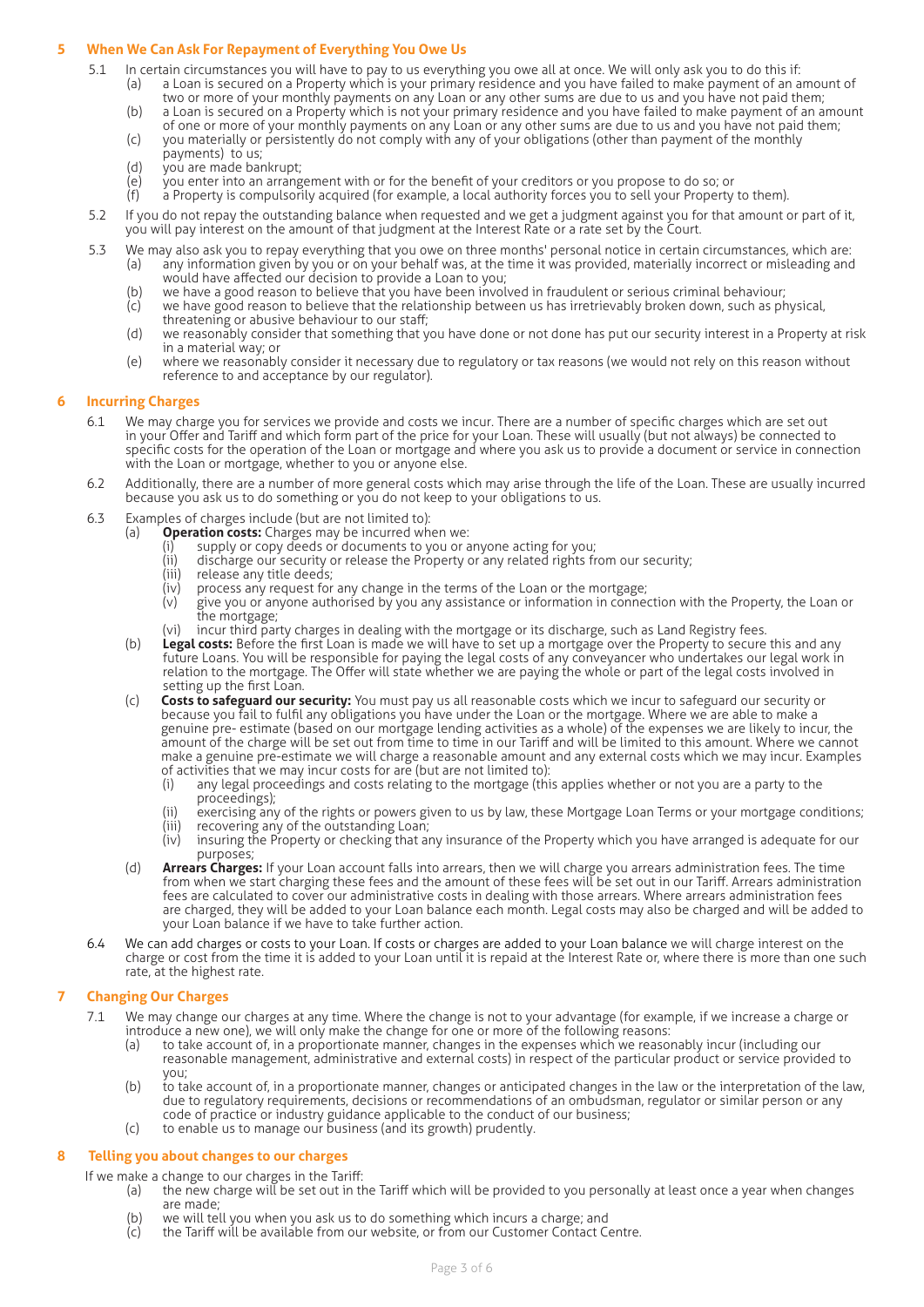# **PART 2 – MORTGAGE CONDITIONS**

#### **1 Security**

- 1.1 You have given us security over the Property to protect us in case you do not keep to your obligations under these Terms. This Part 2 describes the circumstances in which we may enforce the security. This Part 2 also describes your obligations in relation to dealing or not dealing with the Property in a certain way whilst it forms part of our security.
- 1.2 The security over your Property may be for more than the amount that you owe us under the Loan. It will also be security for any other money that you owe to us under any other agreement, or will owe to us in the future, other than any agreements that are stated to be regulated by the Consumer Credit Act 1974.
- 1.3 Unless we agree otherwise with you, the security will not be released until all money you owe to us (whether due or not) under any agreement has been paid. This will not affect your right to repay any agreement regulated by the Consumer Credit Act 1974.

#### **2 Looking after the Property**

- 2.1 As we have an interest in the Property, it is important that you maintain the value of it. There are certain actions that you must take, or must not take, unless we agree to them.
- 2.2 You must:
	-
	- (a) keep the Property in a good condition at all times and carry out any necessary repairs;<br>(b) ensure that any unfinished building or works on the Property are completed without d ensure that any unfinished building or works on the Property are completed without delay and are built to a proper standard;
	- (c) if you hold the Property under a lease, comply with all of the tenants' obligations in the lease;<br>(d) pay all existing and future rents, taxes, outgoings and rent charges affecting the Property;
	- (d) pay all existing and future rents, taxes, outgoings and rent charges affecting the Property;<br>(e) not knowingly take any action relating to the Property that is against the law;
	- $\overrightarrow{e}$  not knowingly take any action relating to the Property that is against the law;<br>(f) send us a cony of any notice or other document affecting the Property within
		- send us a copy of any notice or other document affecting the Property within 14 days of receiving it from:
			- (i) a landlord (if the Property is leasehold);
			- (ii) a rent charge owner (if the Property is subject to a rent charge);<br>(iii) anyone claiming a legal right over the Property:
			- (iii) anyone claiming a legal right over the Property;<br>(iv) any government department, local or other autl
			- any government department, local or other authority;
	- (g) allow us (by our employees or agents) to enter the Property after giving you reasonable notice so that we may: (i) carry out a valuation of the Property;
		- (ii) inspect the state of repair and condition of the Property;<br>(iii) carry out or complete any work which is needed to put ri
		- carry out or complete any work which is needed to put right any failure by you to comply with these Mortgage Conditions;
	- (h) tell us before you apply to a local authority or other similar body for any loan or grant for the repair or improvement of the Property. This is because the loan or grant may be subject to conditions requiring the whole or part of the grant to be repaid, for example, if you do not live in the Property for a certain period. You cannot accept any such loan or grant unless we agree in writing.
- 2.3 You must not do any of the following without getting our written consent first:
	- (a) transfer, assign, mortgage, obtain an extended lease of or otherwise deal with or give away the Property;
	- (b) accept the surrender of any lease or tenancy of the Property other than any tenancy we have agreed to under these Mortgage Conditions;
	- (c) alter or extend the Property;<br>(d) so long as any money is due
	- so long as any money is due under the mortgage no one other than you is to be registered as owner of the Property under the Land Registration Act (Northern Ireland) 1970 (in these Terms called "the Land Registration Act");
- 2.4 If the title to the Property is registered under the Land Registration Act, you agree to the registration of this mortgage as a burden on the Folio.

#### **3 Use and Occupation of the Property**

- 3.1 You must use the Property for residential purposes as a single private dwelling and must not change the use of the Property, or allow the Property to be used for a trade or business, without getting our consent in writing first.
- 3.2 You must occupy the Property yourself and must not, unless we have agreed in writing, grant or agree to grant or renew any lease or tenancy of the Property or give to any person any contractual or other licence or right to occupy or live in the Property.
- 3.3 If we do give consent, as a condition of allowing you to let the Property we may impose reasonable conditions including an increase in the Interest Rate (an authorised lettings loading) while the letting or occupation continues. Where you let the Property or allow it to be occupied without our consent, or where you fail to observe our conditions of letting, we may impose a higher increase in the Interest Rate (an unauthorised lettings loading) while the unauthorised letting or occupation continues. Any increase in the Interest Rate under this mortgage condition is to reflect the increased risk to our security as a result of the letting or occupation. A full explanation of the loadings and of how they are applied is set out in our Lettings Information Factsheet which is available at any time upon request from our Customer Contact Centre. The current Interest Rate loadings are also in our Tariff which is available on our website.

#### **4 Insuring the Property**

- 4.1 You must insure the Property. The Property must be covered by buildings insurance for as long as it is security for money that you owe us.
- 4.2 As it is your obligation to insure the Property:
	- (a) you must maintain a comprehensive policy against all usual house insurance risks. When we refer to "usual house insurance risks" this includes (but is not limited to) fire, explosion, earthquake, storm, flood, escape of water or oil, subsidence, heave, landslip and malicious damage. The policy must be for the cost of full reinstatement of the Property, including clearing the site and paying all fees and expenses. This means that the amount of the policy must be enough to put the Property back to its original state following any amount of damage or destruction. Further details about your insurance obligations are in your Offer;
	- (b) you will tell the insurer of our interest in the Property as mortgagee and will arrange for our interest to be noted on the policy or you will insure the Property in your and our joint names;
	- (c) you will give us proof of payment of the premiums if we ask for this.
- 4.3 If the Property is leasehold and the terms of the lease provide for the Property to be insured along with other properties, then the Property will not need to be insured separately as stated above provided that:<br>(a) you tell the insurer of our interest in the Property as mortgagee and arrange
	- (a) you tell the insurer of our interest in the Property as mortgagee and arrange for our interest to be noted on the policy;<br>(b) we or our legal advisers have approved the policy and confirmed that the insurance is in for
	- we or our legal advisers have approved the policy and confirmed that the insurance is in force; and
	- (c) you must ensure that the Property remains insured against all usual house insurance risks and for the cost of full reinstatement of the Property.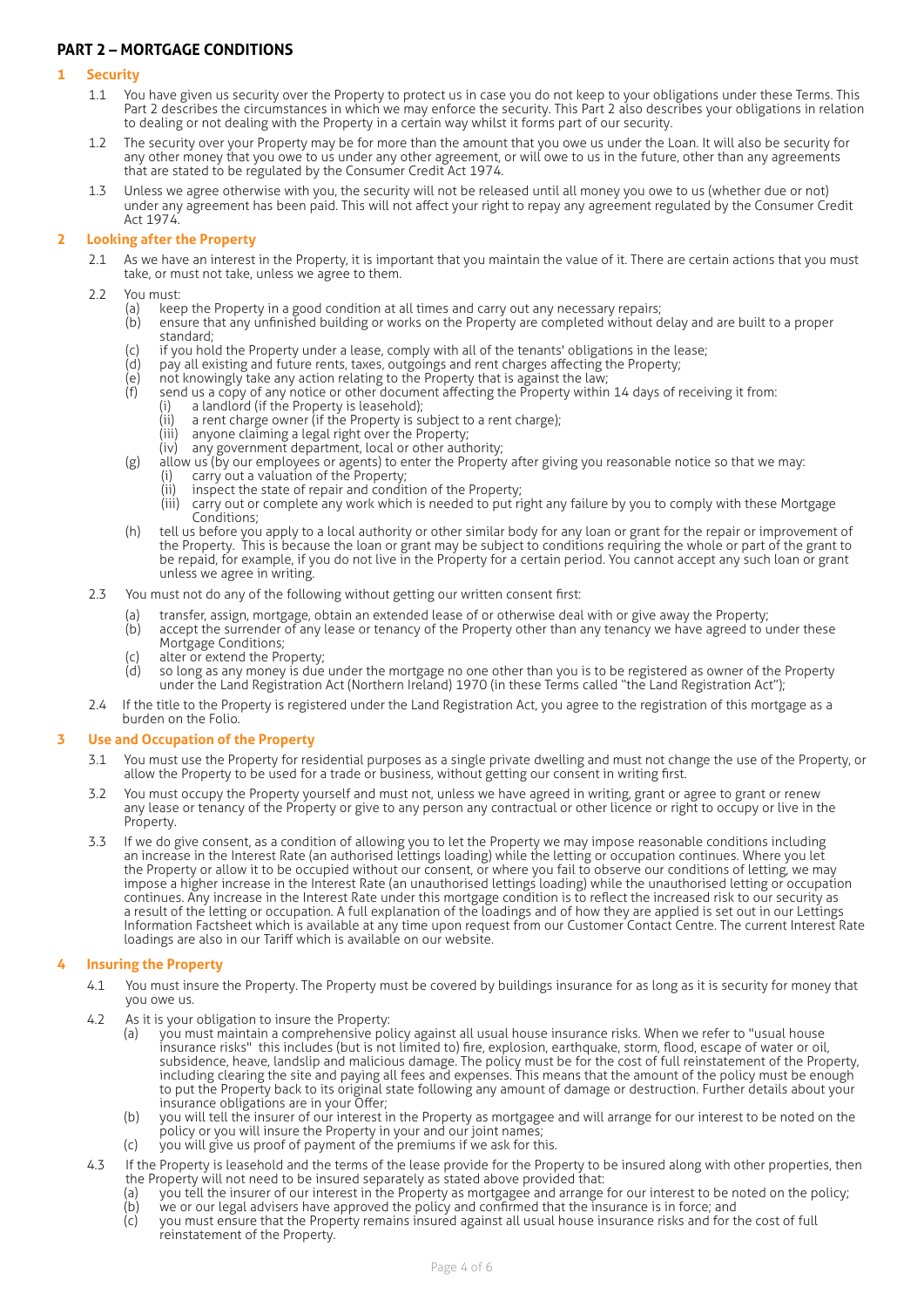- 4.4 You will not do anything or allow anything to be done or not done which may make the insurance void or voidable (invalid) or which makes the insurance more difficult or expensive to obtain or maintain or affects the ability to make a claim.
- 4.5 We may settle and adjust any claims against the insurers of the Property. In the event of a payout following a claim on the policy (whether arranged by you or us), we may receive any money paid out under the claim or, if you receive it, you must hold it on our behalf and keep it separate from your other funds. We can choose whether to use any money paid under the insurance policy either to rebuild or repair the Property or reduce or pay off the sum secured by the mortgage (as long as we act reasonably, for example we will use the money to rebuild or repair the Property if this is needed to ensure the Property continues to be habitable).

#### **5 Action We May Take**

- 5.1 We have certain rights to take possession of the Property and deal with it in other ways if you have become obliged to pay the full outstanding balance under these Terms or have not kept to these Terms, under the Conveyancing Act 1881 (in these Terms called "the Act") subject to the modifications made in this mortgage condition 5. We may appoint a receiver to take this action for us. A receiver is someone we can appoint to manage the Property for us. Although we would appoint the receiver, they would act for you (not us) and you would have to pay their fees.
- 5.2 We or any receiver may do any of the following to protect our position as lender to you and to protect the Property as security for the Loan and Section 20 of the Act will not apply:
	- (a) generally manage the Property including collecting and receiving all rents, arranging any necessary repairs and maintenance, ensuring compliance with local authority requirements, maintaining, insuring, or increasing insurances and serving notices under any relevant housing legislation;
	- (b) take possession of the Property and take any action or proceedings necessary to do so;<br>(c) sell the Property (whether or not we have taken possession) for a price and on such teri
	- (and possession or the rroperty and the eng determent procession) for a price and on such terms as we may think fit (always sell the Property (whether or not we have taken possession) for a price and on such terms as we ma ensuring that we obtain the best price possible in the circumstances);
	- (d) lease or sublease the Property, vary, renew, terminate, surrender or accept surrenders of leases, tenancies or licences over the Property for a price and on such terms and for such rent and payment as we think fit;
	- (e) sell any freehold or leasehold reversions so created (your legal adviser can explain what these are); and<br>(f) exercise on your behalf and without having to give you prior notice or obtain your consent, all the nowe
	- exercise, on your behalf and without having to give you prior notice or obtain your consent, all the powers and duties conferred on a landlord by legislation from time to time in force without having any liabilities or responsibilities to you as a result of doing so.
- 5.3 If we or a receiver appointed by us, take possession of the Property, you must remove all furniture and other moveable property (personal items) from the Property within 14 days and must not remove any fixed items without our agreement in writing as these form part of the Property.
- 5.4 If all furniture and moveable items are not removed within 14 days then you agree that we or the receiver may:
	- (a) deal with them as your agents and at your expense;<br>(b) sell or otherwise dispose of anything which belongs sell or otherwise dispose of anything which belongs to you (we or the receiver will give you any proceeds received less all expenses of the sale); and
	- (c) remove and store anything which we know does not belong to you.
- 5.5 Where more than one receiver is appointed each joint receiver may act separately and independently of any other joint receiver (unless the document appointing such receiver states otherwise).
- 5.6 A receiver may charge any amount for their services as we agree with them and you will be responsible for paying those fees. We and any receiver may also employ and pay agents to undertake some of the duties. They will be your agents and you will be responsible for their fees also.
- 5.7 The Act sets out certain rules in relation to the appointment of a receiver and the enforcement of security. It is typical for a mortgage lender to disapply certain of those rules and we do that as set out below. Please ask your legal adviser if you require further information:
	- (a) Section 24(8) of the Act is amended to allow a receiver to pay any money owing by you in such order of priority as we and the receiver reasonably agree, rather than a specific order set out in those rules and to include in those payments any payment in or towards discharge of the principal money or any other sums secured by the mortgage.

#### **6 When We Can Act On Your Behalf**

- 6.1 Sometimes we may need to take certain action (such as to sign documents) on your behalf to protect our security. You therefore appoint us to be your attorney to take such action where necessary. This means we are legally entitled to act on your behalf. We are appointed for as long as the mortgage remains in force securing any money you owe to us.
- 6.2 If there is more than one of you then you agree that we will be attorney for one of you and a person or persons authorised by us may act as attorney for the other(s) as necessary.
- 6.3 You give us a power of attorney authorising us and any receiver to act on your behalf to take any action which you are obliged to take under these Mortgage Conditions, including but not limited to:
	- (a) signing and completing any document which is needed to make good any defect in your title to the Property or in the mortgage;
	- (b) transferring your share or interest in any residents' society or management company, or your legal or beneficial interest in the freehold or leasehold reversion of the Property when we exercise our powers as mortgagee to sell or lease the Property;
	- (c) entering into any variation of your title to the Property in order to protect or enhance our security; and<br>(d) settling any claim made by your landlord, management company (if your Property is leasehold) or rent
	- settling any claim made by your landlord, management company (if your Property is leasehold) or rent charge owner (if your Property is subject to a rent charge) if we think it reasonable for us to settle it in order to protect our security or maintain its value, even though you may dispute the sum claimed.

#### **7 Compensation from Third Parties**

- 7.1 You may at some time be entitled to recover money or damages:
	- (a) to correct or compensate for defects or damage relating to the Property or the title to it; or
		- (b) for any breach of contract or wrongful act or omission which may have caused damage to the Property or to the title to it or caused you to accept the Property or the title to it in a damaged or defective condition.
- 7.2 If you do, you must use the money or damages recovered either towards making good the damage or defects or towards payment of the money secured by the mortgage.